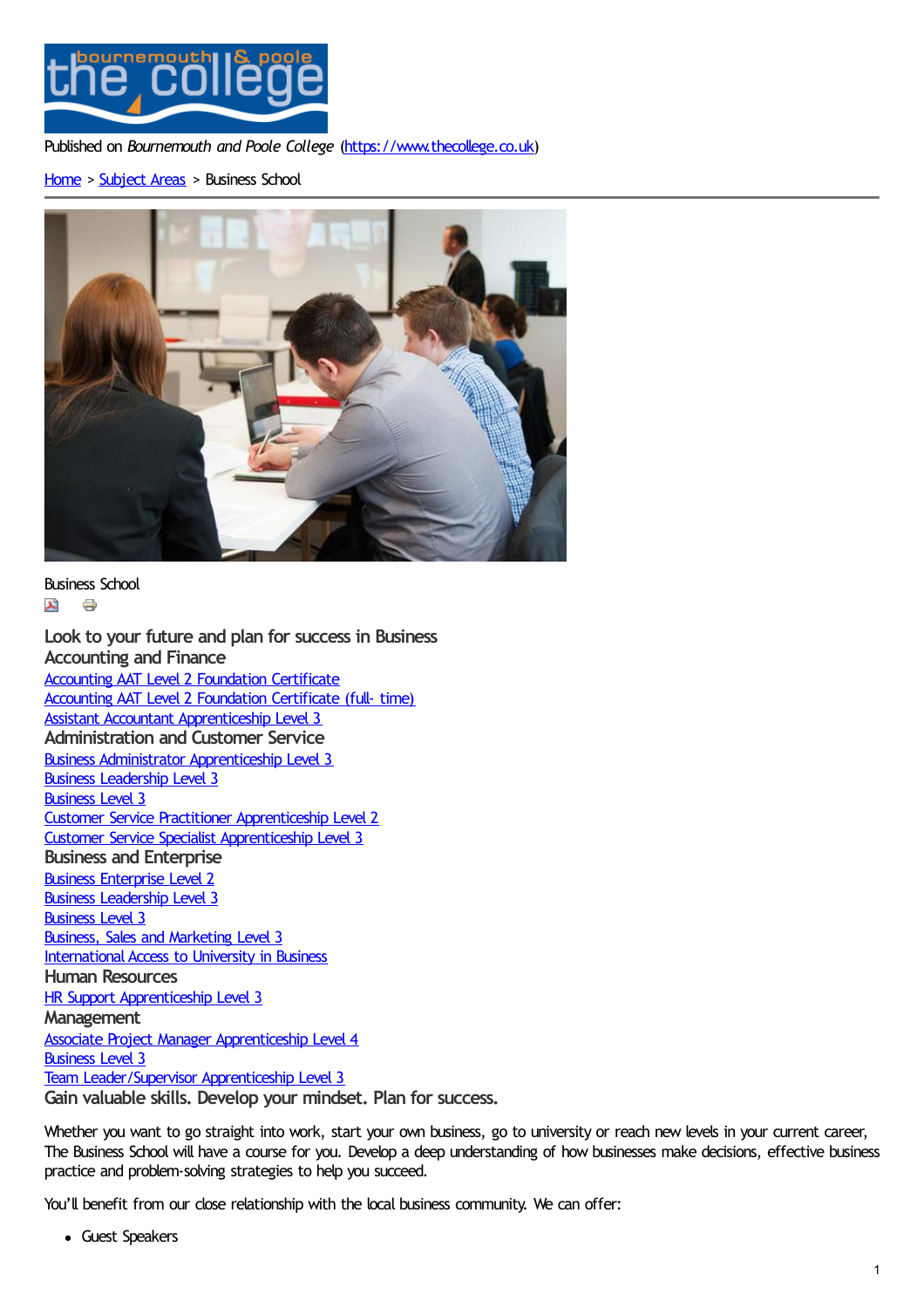- Up-to-date, relevant courses
- Work placement opportunities
- One to one mentoring
- Business surgeries
- Networking
- Visits to local/national companies
- "Live" employer projects
- Access to high quality learning environments with the latest technologies

We work with many leading companies in the region to ensure that you gain the specialist skills and techniques you need to be successful in your chosen career. We work with companies such as IBM, Primark, LV=, Redweb, The RNLI, Yellow Buses, and many more. You'll be set up for future success, whether that's in study, employment or in business leadership.

#### **From courses to careers!**

Thinking about your career - at The Bournemouth & Poole College we know that getting a good qualification is only part of the story. It's what it leads to that's really important. Our interactive widget below can help you understand some of the careers that our courses lead too, with average salries, current employment and predicted growth over the next couple of years.

## **Area Links**

- [Accounting](https://www.thecollege.co.uk/what-to-study/curriculum-areas/business-school/accounting-and-finance) and Finance
- **Business [Administration](https://www.thecollege.co.uk/what-to-study/curriculum-areas/business-school/business-administration)**
- Human [Resources](https://www.thecollege.co.uk/what-to-study/curriculum-areas/business-school/human-resources)
- [Management](https://www.thecollege.co.uk/what-to-study/curriculum-areas/business-school/management)
- Business and [Management](https://www.thecollege.co.uk/degree-level/our-degree-level-courses/business-school) Foundation Degree

### **Resources for you**

See our [Course](https://www.thecollege.co.uk/what-to-study/course-guides) Guides Find out about [student](https://www.thecollege.co.uk/student-support/student-finance) finance See [learning](https://www.thecollege.co.uk/student-support/learning-support) support at the College Careers Advice and [Guidance](https://www.thecollege.co.uk/careers-advice-and-guidance) [Frequently](https://www.thecollege.co.uk/faq) Asked Questions [Contact](https://www.thecollege.co.uk/about-us/contact-us) us



# **Business School News**



Celebrating Student Successes in HR [Apprenticeships](https://www.thecollege.co.uk/news/celebrating-student-successes-hr-apprenticeships)